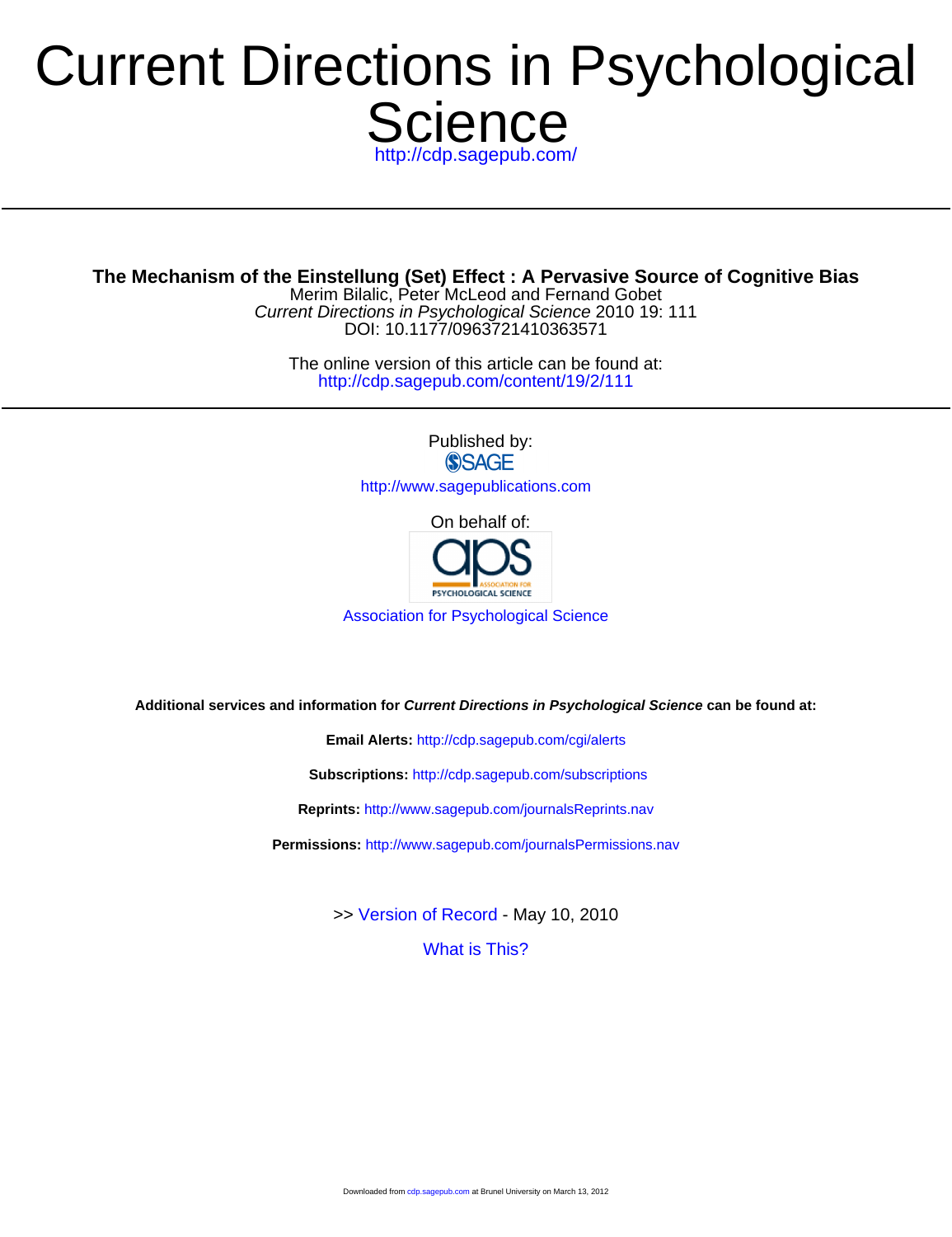

# The Mechanism of the Einstellung (Set) Effect: A Pervasive Source of Cognitive Bias

Current Directions in Psychological Science 19(2) 111-115 © The Author(s) 2010 Reprints and permission: sagepub.com/journalsPermissions.nav DOI: 10.1177/0963721410363571 http://cdps.sagepub.com



# Merim Bilalić<sup>I</sup>, Peter McLeod<sup>2</sup>, and Fernand Gobet<sup>3</sup>

<sup>1</sup> Department of Neuroradiology, Tübingen University,  $^2$  Department of Experimental Psychology, Oxford University, and <sup>3</sup> Department of Psychology, Brunel University

### Abstract

The eye movements of expert players trying to solve a chess problem show that the first idea that comes to mind directs attention toward sources of information consistent with it and away from inconsistent information. This bias continues unconsciously even when players believe they are looking for alternatives. The result is that alternatives to the first idea are ignored. This mechanism for biasing attention ensures a speedy response in familiar situations, but it can lead to errors when the first thought that comes to mind is not appropriate. We propose that this mechanism is the source of many cognitive biases, from phenomena in problem solving and reasoning to perceptual errors and failures in memory.

### Keywords

cognitive bias, Einstellung (set) effect, problem solving, chess, expertise

Four centuries ago, Francis Bacon pointed out the unfortunate human tendency to ignore new evidence that could undermine a firmly held opinion (Bacon, 1620/1939; p. 36). Little has changed. Tetlock (2005) found that expert political scientists do not change their theories when events prove their predictions wrong; they keep the theories and discount the evidence. Similarly, Stephen Jay Gould (2006) showed that scientists can be so strongly influenced by the theory they already hold that they do not interpret new data objectively. The experts' theories were originally based on an accumulation of evidence, so it is not that they cannot absorb new information. The question is: Why, once a point of view has been formed, do people find it difficult to assimilate new information if it is not consistent with the view already held?

The answer is suggested by recent studies of the Einstellung (mental-set) effect—the fixation of thought produced by prior experience—which demonstrate that effect's power and reveal its mechanism (Bilalić, McLeod, & Gobet, 2008a, 2008b). Many cognitive biases that make it difficult for people to assimilate new evidence may have their origin in a similar mechanism to that which produces the Einstellung effect. The effect is particularly dangerous because people are unaware that they are affected by it. As Gould (2006) noted, ''In most cases ... biases ... were unknowingly influential and ... scientists believed they were pursuing unsullied truth" (p. 59).

# The Classical Einstellung (Set) Effect

The Einstellung effect occurs when an idea that comes immediately to mind in a familiar context prevents alternatives being considered. It was first experimentally demonstrated by Luchins (1942). He gave people a series of problems that could be solved by a fixed method that they quickly learned. Then he gave them a problem that could be solved using the usual method but also with a different, quicker one (thus called the 2-solution problem). Most of the participants continued to use the old method, not spotting the quicker alternative. This is perhaps unsurprising given that the old method had proven effective. However, when participants were presented with a final problem (called the 1-solution problem), apparently similar to the previous ones but for which the familiar method now did not work and there was only one solution method possible, many of the participants said that that this new problem was insoluble. In fact, it could be solved using the shorter method from the previous problem. The fixation of thought displayed by these people was demonstrated by a control group who were given

#### Corresponding Author:

Merim Bilalić Tübingen University, Experimental MR, Department of Neuroradiology, Hoppe-Seyler-Str. 3, 72076 Tübingen, Germany E-mail: merim.bilalic@med.uni-tuebingen.de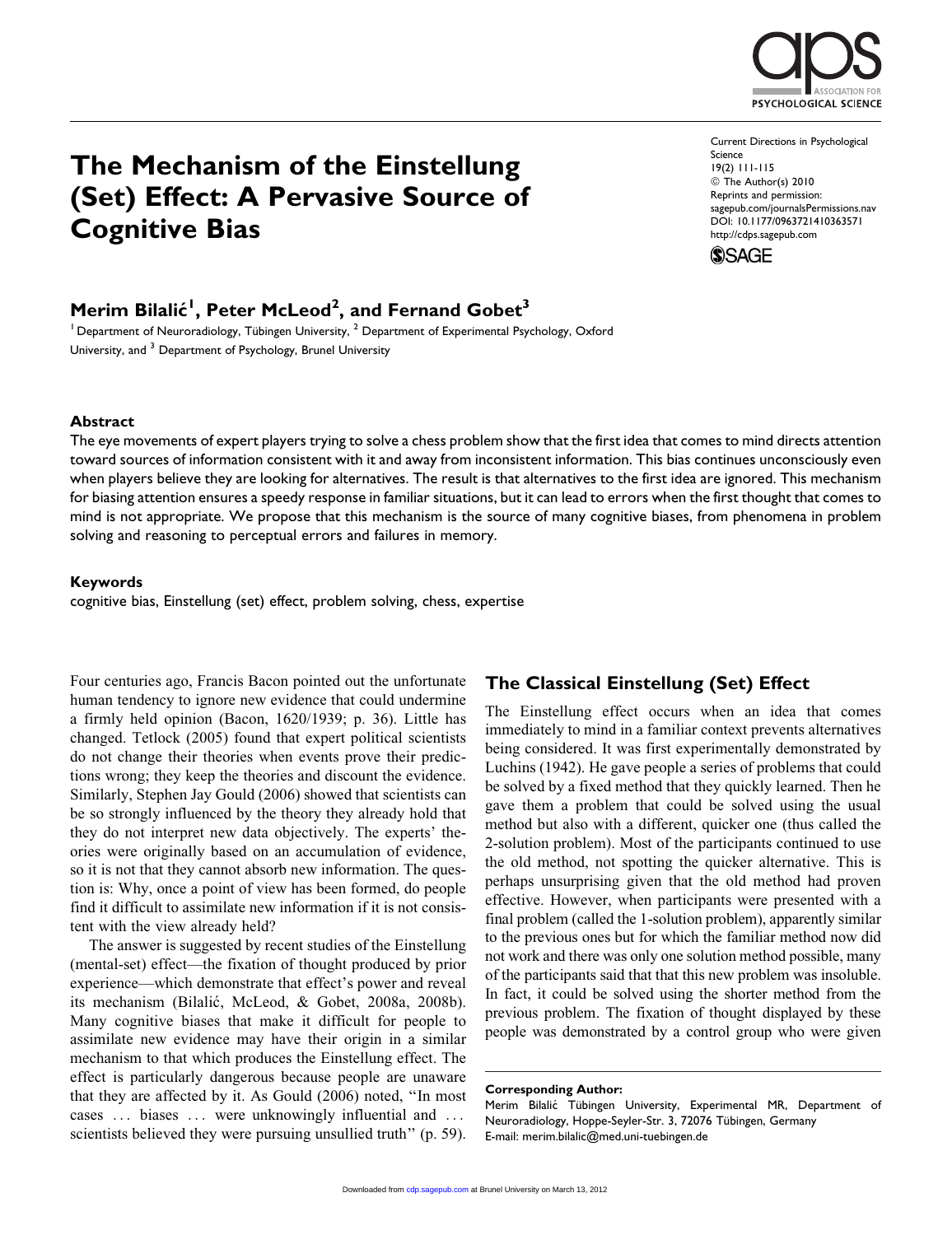

Fig. 1. Two variants of a chess scenario used in Bilalić, McLeod, and Gobet (2008b). In both problems (which are based on an idea by Saariluoma, 1990), players were instructed to find the shortest way for White to win the game. The longer solution available in the 2-solution problem (a) is a "smothered mate," familiar to expert chess players (1. Qe6+ Kh8 2. Nf7+ Kg8 3. Nh6++ Kh8 4. Qg8+ Rxg8 5. Nf7 mate), but there is also a shorter solution that is less familiar (1. Qe6+ Kh8 2. Qh6! Rd7 3. Qxh7 mate, or 2. ... Kg8 3. Qxg7 mate). The arrangement of pieces on the board in the 1-solution problem (b) is the same as in the 2-solution problem except that Black's bishop (circled) is on h5 rather than c6; in this variant, smothered mate is now no longer possible because Black's bishop covers f7, but the shorter solution is still possible  $(1. Qe6 + Kh8$  [if 1. ... Kf8 2. Nxh7 mate] 2. Qh6! Rd7 3. Qxh7 mate, or  $2. \ldots$  Kg8 3. Qxg7 mate, or 2. ... Bg6 3. Qxg7 mate). The squares crucial for the longer, smothered-mate solution but not for the shorter one are highlighted in green (f7, g8, & g5) and those crucial for the shorter solution but not the longer one in red (b2, h6, h7, & g7). The percentage of time in different phases of problem solving that the experts (Candidate Masters) tackling the 2-solution problem spent looking at squares crucial to the familiar smothered-mate solution (green color) and shorter solution (red color) are shown at the bottom left (c). (For each player, the first 10 seconds and the last 5 seconds before announcing the solution were analyzed separately; the remaining period, of whatever length, was divided into four equal periods.) The lower right graph (d) shows the percentage of time the experts looking at the 1-solution problem (in which the familiar longer solution was disabled) spent looking at the crucial squares for the longer and shorter solution.

only the 1-solution problem. They solved it quickly, showing that the problem was not intrinsically difficult. The experimental group failed to find the solution because the similarity of the final problem to the previous ones brought the usual (but now inappropriate) method to mind, blinding them to alternatives.

# The Einstellung Effect in (Chess) Experts

We recently showed that the Einstellung phenomenon can not only be demonstrated with laypeople and simple logical

problems but also with experts and complex problems (Bilalic´ et al., 2008b). We showed the position in Figure 1a to expert chess players and asked them to find the shortest solution. This is a 2-solution problem just as in the Luchins (1942) study. One solution is a five-move sequence leading to a smothered mate. The smothered-mate sequence is well known to all good chess players, and the possibility that it could be used in this position was quickly noticed by all the players. The second solution is less familiar but shorter, leading to mate in three moves. Players spoke aloud as they tried to solve the problem. All players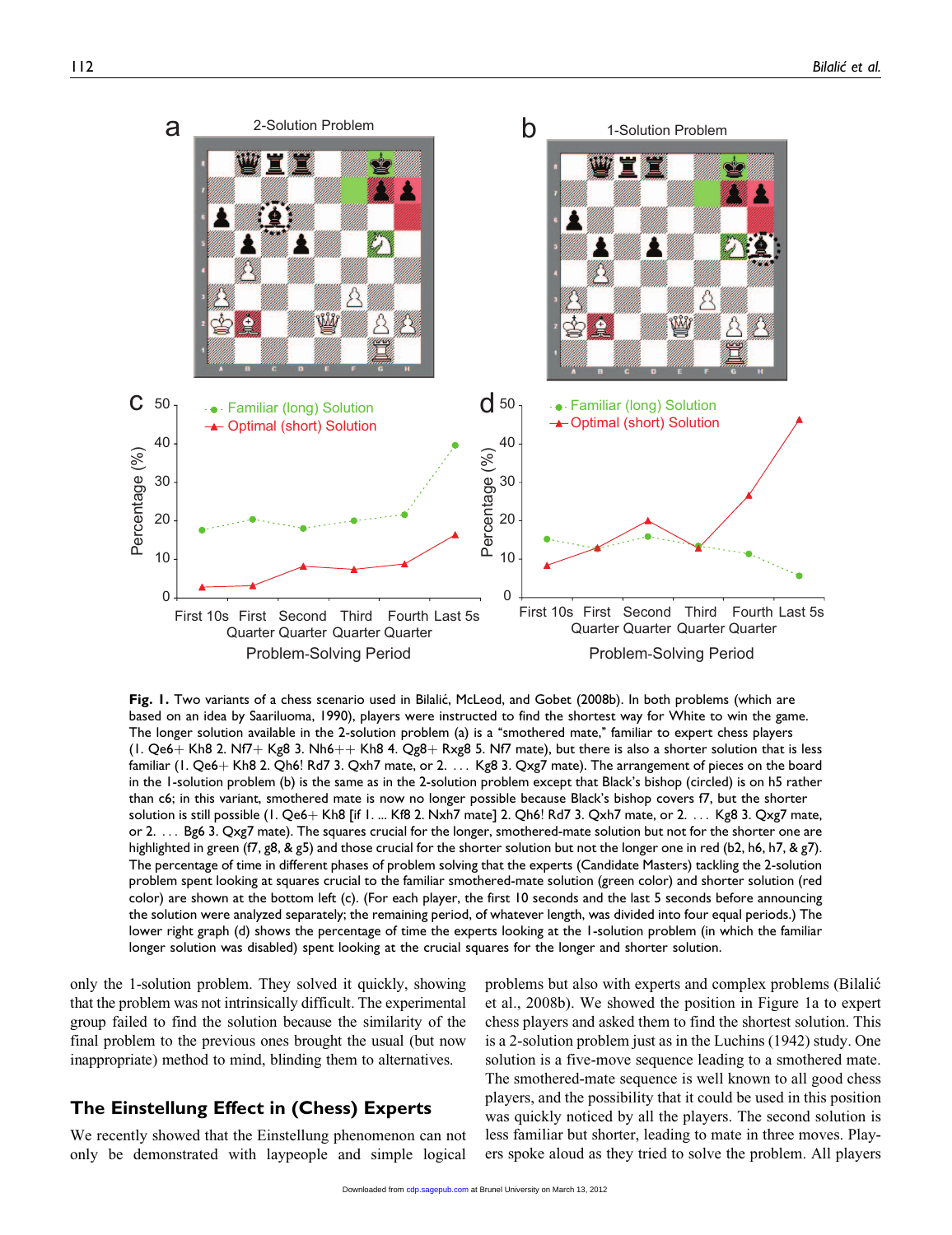Table 1. Percentage of Stronger and Weaker Players Finding the Best, Unfamiliar Solution in a Chess Problem

| Skill level                    | Problem                 |                         |
|--------------------------------|-------------------------|-------------------------|
|                                | 2-solution <sup>a</sup> | 1-solution <sup>b</sup> |
| Stronger players               |                         |                         |
| International Master $(+5$ SD) | 50%                     | $100\%$                 |
| Master $(+4$ SD)               | 18%                     | 100%                    |
| Candidate Master $(+3$ SD)     | 0%                      | 100%                    |
| Weaker players                 |                         |                         |
| Class A $(+2$ SD)              |                         | 63%                     |
| Class $B (+1 SD)$              |                         | 13%                     |
| Class C (average)              |                         | 0%                      |

Note. Player strength is given in standard deviations (SDs) above the average for all chess players. <sup>a</sup>The 2-solution problem is a chess scenario having a familiar, longer solution in addition to the shorter, more optimal solution that is less familiar (see Fig. Ia for detailed description of the problem). <sup>b</sup>The I-solution problem is similar but with the longer, familiar solution removed as a possibility; only the shorter, unfamiliar solution will work (see Fig. 1b). Weaker players were presented with the 1-solution problem only.

found the familiar solution quickly and then said they were looking for a shorter one. Those who failed to find it (and said that the smothered mate was the shortest solution) were then shown the 1-solution problem (Fig. 1b). This problem is the same as the 2-solution problem except that the familiar smothered-mate solution has been disabled by moving one piece, leaving only the shorter solution from the 2-solution problem. Hence, the 1-solution problem was similar to the last problem in the Luchins design, in which the participants' familiar solution would not solve the problem but an alternative method would. All players found the shorter solution in the 1-solution problem, showing that that solution was discoverable in the absence of a distracting, more familiar solution.<sup>1</sup>

# Quantifying the Einstellung Effect

Previously the Einstellung effect has only been reported as a qualitative effect. With chess players it can be quantified, as the relative strength of different players is known precisely from their performance against other players of known strength. The scale has a mean of 1500 and a standard deviation (SD) of 200. Table 1 gives the names of different skill levels and their strength relative to average players in terms of the number of SDs they are above the average. We quantified the effect by comparing the performance of stronger players on the 2-solution problem with the performance of weaker players on the 1-solution problem. Across a range of skill levels, the presence of a familiar solution that first came to mind reduced the problem-solving performance of the experts to that of players about 3 SDs lower in skill: The performance of International Masters (5 SDs above average) on the 2-solution problem was comparable to that of Class A players (2 SDs above average) on the 1-solution problem, the performance of Masters (4 SDs above average) was comparable to that of the Class B players (1 SD above average), and the performance of Candidate Masters (3 SDs above average) was

the same as Class C players (average). Experiments with different problems yield similar quantitative differences between the performance of stronger players on the 2-solution version of the problems and the performance of the weaker players on the 1-solution version of the problems (see Bilalic´ et al., 2008b).

The Einstellung effect is indeed very powerful—the chance of a player being beaten by a player 3 SDs lower in skill is close to zero. Yet that is the level to which the first idea that came to mind on seeing the position—the presence of a smothered mate—reduced the ability of the players to find another solution.

# The Mechanism of the Einstellung (Set) **Effect**

Why did the players experiencing the Einstellung effect fail to find the less familiar solution? We measured the eye movements of two new groups of chess experts who were given either the 2-solution problem or the 1-solution problem (Bilalic´ et al., 2008a). This allowed us to see which squares the players were looking at and how long they spent looking at them as they tried to solve the problem. We used Candidate Masters (3 SD above average), and as in the previous experiment, none of the group shown the 2-solution problem (Fig. 1a) found the shorter solution while all the players shown the 1-solution problem (Fig. 1b) found it. Although all the players trying to solve the 2-solution problem said that they looked for a shorter solution after spotting the familiar smothered-mate solution, the eye movements, shown in Figure 1c, told a different story. The players' eyes continued to dwell on squares and pieces involved in the familiar smothered-mate solution (as shown by the green circles) throughout the time they believed they were looking for alternatives. They spent little time on the squares required to find the shorter solution (as shown by the red triangles). The group shown the 1-solution problem found the shorter solution without much difficulty. Initially, their attention, as measured by their eye movements shown in Figure 1d, was directed equally at squares and pieces involved in the solution and at those that were not. But shortly before announcing that they had discovered the solution, they started to focus on the key squares.

The eye-movement data demonstrate how a pattern of thought, once activated, can prevent other patterns of thought becoming active. As soon as a problem or situation is recognized as familiar, the knowledge (schema) for dealing with it is activated. The schema directs attention toward those aspects of the situation that are relevant to the schema and away from those that are not. Thus, the search for a solution becomes self-fulfilling, with information consistent with the alreadyactivated schema being more likely to be picked up and inconsistent information ignored. Consequently, the belief that the schema is the right one to deal with the situation is confirmed and alternatives are less likely to be considered. At a conscious level, the individuals think they are considering the evidence in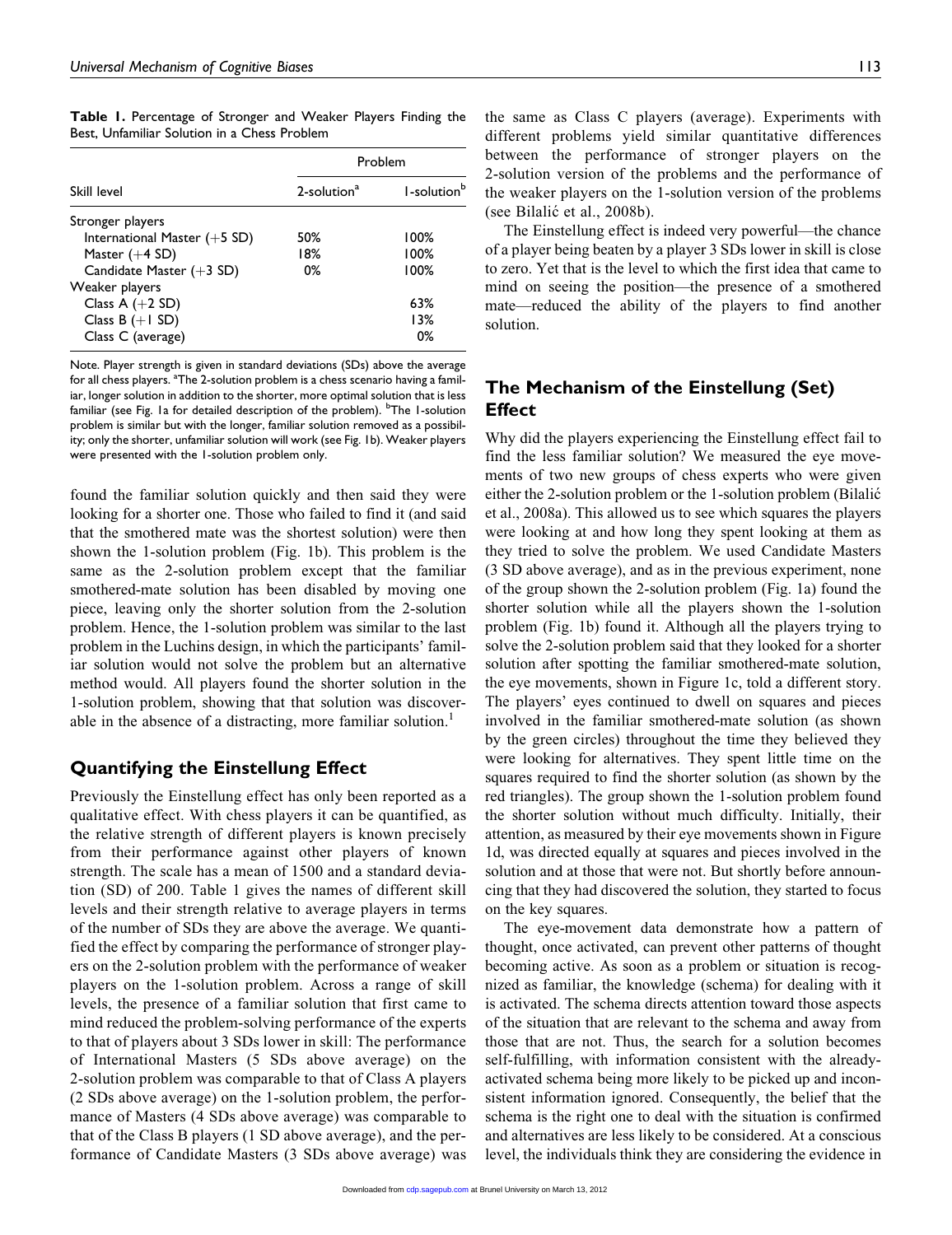an open-minded way, unaware that their attention is being directed selectively to certain aspects of the task.

# A Pervasive Biasing Influence on Cognition

Problem-solving failures caused by the Einstellung effect are the downside of a normally efficient cognitive mechanism. To deal quickly with the familiar, we rely on the knowledge acquired through past experience. It seems inefficient to spend time looking for an alternative solution if we already have an adequate one. Indeed, in complex real-world situations people usually prefer to look for solutions that are good enough rather than trying for an elusive best that may be out of reach (Simon, 1990). Good solutions come from previous experience. But sometimes, as the Einstellung phenomena shows, this may be disadvantageous.

We believe that this mechanism may be at work in a range of biases in everyday thought. Once someone has a firmly entrenched idea about politics, the character of a colleague, or the best way to perform a task, it can be difficult to persuade them to think differently (Gardner, 2004; Rokeach, 1960). People seek evidence that will confirm a currently held view, not evidence that might disconfirm it (Wason, 1960; for a review, see Nickerson, 1998), and they will accept a lower standard for evidence that supports their view than they will for evidence that goes against it (Lord, Ross, & Lepper, 1979). The notoriously difficult insight problems (Duncker, 1945) present an extreme case of the inability to overcome previously activated schemas. People repeatedly tried to solve the problem with the same method although it had repeatedly proved unsuccessful. Even constant failure to find a solution is not enough to prevent people thinking of the same method when they face the same problem again (Knoblich, Ohlsson, & Raney, 2001).

Expertise does not prevent this bias. Doctors form opinions quickly based on previous experience, often missing important aspects that are inconsistent with their initial opinion (Groopman, 2007). Political experts and scientists are so heavily influenced by their favorite theories that they ignore valid negative evidence (Gould, 1996; Tetlock, 2005). Experts do not realize that their favored views seem so good because their attention has been directed to information that supports them and away from information that does not.

A similar mechanism may lie behind biases in other areas of cognition. The part-set cuing phenomenon in memory demonstrates the distracting effect of already-activated knowledge. For example, people who are asked to recall the names of American states and given a number of state names as examples recall fewer names than people who are not given the examples (Brown, 1968; see also Anderson, Bjork, & Bjork, 1994). The memories that have been activated by the experimenter impede access to other, unactivated areas of memory. The biasing of perceptual interpretation by prior knowledge is demonstrated when a well-learned schema overwrites perceptual input. For example, correct description of a playing card requires a much longer exposure if the color is reversed (a

black three of hearts) than if it is normal. The effect can be surprisingly powerful. Even with exposures of a second, many cards are reported in their conventional rather than real coloring (a black three of hearts reported as a red three of hearts; Bruner & Postman, 1949).

In each case described above, already-activated knowledge biased the way people subsequently perceived and interacted with the world. This bias from schemas developed from previous experience is a blessing—without it we would have to deal with every situation as if we were encountering it for the first time. The mechanism that produces the Einstellung effect and many other biases in cognition shows that it can also be a curse. As John Maynard Keynes once said, ''The difficulty lies, not in the new ideas, but in escaping from the old ones, which ramify ... into every corner of our minds'' (1936/1973; p. xxiii).

## Future Directions

The Einstellung effect resembles many biasing phenomena both in the laboratory and in everyday life. We hope that future work will establish if the mechanism we have shown to be behind one version of the Einstellung effect—the first activated thought biasing the subsequent allocation of attention and perceptual input—is also responsible for the other related phenomena. This ambitious goal may be approached with a mixture of behavioral and neuroimaging techniques. For example, the recordings of eye movements together with think-aloud protocols during Luchins's classic task might show why people are unable to solve the 1-solution problem. Similarly, the mixture of eye tracking and think-aloud protocols with the paradigms involving the perceptual judgments, confirmation bias, and reasoning may provide evidence on the mechanism behind these phenomena. Neuroimaging techniques have been applied to understanding the brain mechanisms behind phenomena of selective attention that show some similarities to the biases in thought and memory discussed here. Future neuroimaging studies of people experiencing Einstellung may show that the same control circuits that are involved in the selective biasing of thought and memory retrieval are involved in selective acquisition of sensory information.

#### Notes

1. Unlike Luchins's participants, all expert players found the solution once the familiar solution had been removed in the 1-solution problem. Nevertheless, the effect had a cost on the problemsolving process, as shown by another group of experts who solved the 1-solution problem immediately, without being exposed to the 2-soution problem. This group of experts, which was comparable in skill with the one that solved both problems, found the optimal solution in half the time (37 seconds) it took the group that had previously experienced the Einstellung effect (78 seconds). This result is at first sight paradoxical. The players who had previously been exposed to the 2-solution problem were more familiar with